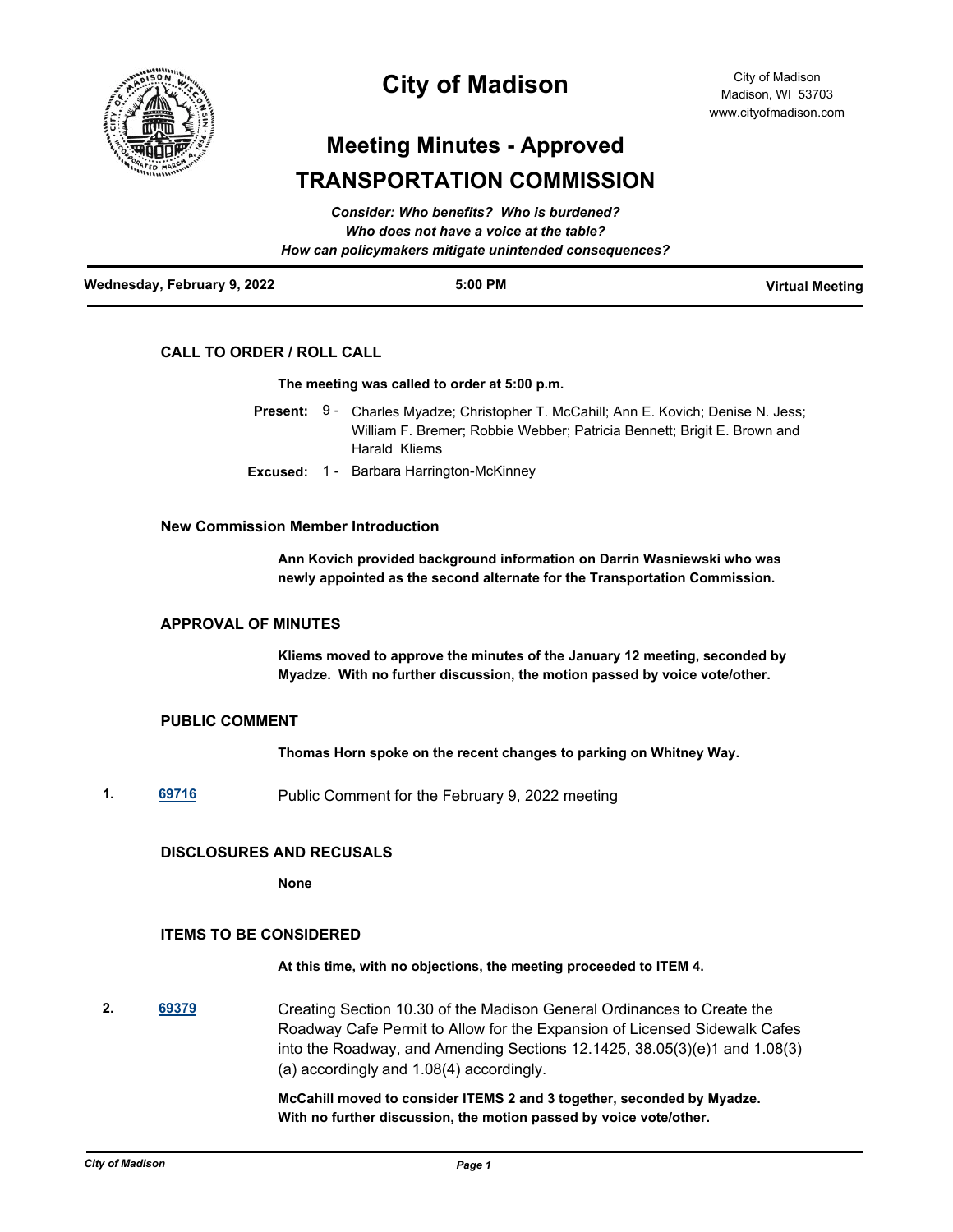**Street Vending Coordinator Meghan Blake-Horst with Economic Development provided verbal reports and was available for questions. Alder Myadze expressed his wishes to to be listed as a sponsor. McCahill moved to Return to Lead with the Recommendation for Approval, seconded by Myadze. With no further discussion, the motion passed by voice vote/other.**

**3. [69380](http://madison.legistar.com/gateway.aspx?m=l&id=/matter.aspx?key=80807)** Creating Section 9.135, Sidewalk Cafe and Roadway Cafe Expansion Licenses, to create a new Roadway Cafe Expansion License and make the Streatery program for sidewalk cafes permanent, creating Section 9.136, Street Vending on the State Street Mall/Capitol Concourse, repealing Section 9.13, License for Selling on Public Streets and recreating Section 9.13 as Street Vending Licenses, and amending Sections 9.12, 1.08(3)(a), and 1.08(4), accordingly.

> **McCahill moved to Return to Lead with the Recommendation for Approval, seconded by Myadze. With no further discussion, the motion passed by voice vote/other.**

**4. [68709](http://madison.legistar.com/gateway.aspx?m=l&id=/matter.aspx?key=80319)** Safe Streets Madison Program

**Webber moved to allow Alder Evers to speak out of order so that they would be able to attend their upcoming meeting, seconded by Myadze. The motion passed by voice vote/other. Alder Evers made comments about Safe Streets Madison for South Park Street, John Nolen Drive, Olin Avenue and Lakeside Street. Alder Foster made comments.**

**Ped/Bike Administrator Renee Callaway provided verbal reports and, along with City Traffic Engineer Yang Tao, and Traffic Engineer Tom Mohr, was available for questions. Alder Foster made more comments and was available for questions.**

**Registrants as follows: Neither support nor oppose, wish to speak; Annabel Pavelec, Westfield Rd; Joe Koss, W. Lakeside St; Janelle Munns, W Lakeside St; Carrie Rothburd, W. Lakeside St; Charlene Sweeney, E. Lakeside St; Daniel Thurs, W. Lakeside St;**

**Support, wish to speak; Allen Arnsten, South Shore Dr; Liz Fenster, Southwick Cir;**

**Neither support nor oppose, available for questions; Meghan Johnson, Farmington Way**

**Support, available for questions; Caroline Alexander, Sherman Ave**

**At this time, the meeting proceeded to ITEM 2.**

**5. [69753](http://madison.legistar.com/gateway.aspx?m=l&id=/matter.aspx?key=81060)** Quarterly Traffic Safety Report

**Lt. Fiore provided verbal reports and, along with Yang Tao, was available for questions. Bremer moved to accept the report, seconded by Webber. With no further discussion, the motion passed by voice vote/other.**

**6. [69754](http://madison.legistar.com/gateway.aspx?m=l&id=/matter.aspx?key=81061)** 2022 Public Works Transportation Projects Review and Feedback - Westwind Plat

> **Traffic Engineer Sean Malloy provided verbal reports and, along with Engineer Chris Petykowski with City Engineering, and Yang Tao, was available for**